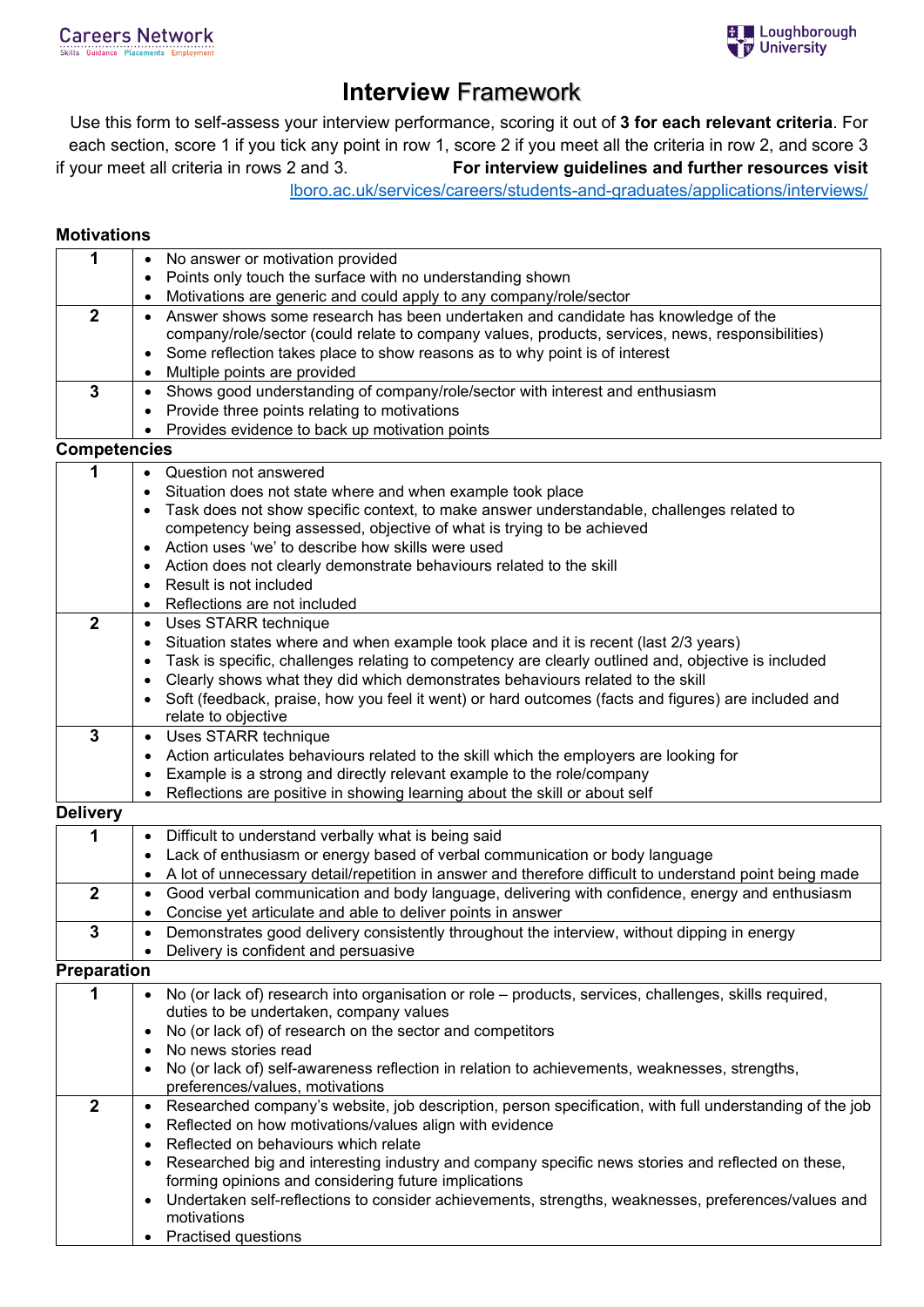# **Careers Network**<br>Skills Guidance Placements Employment



| $\mathbf{3}$        | Undertaken a SWOT and PESTLE analysis to better understand company and sector                                                                  |  |  |
|---------------------|------------------------------------------------------------------------------------------------------------------------------------------------|--|--|
|                     | Attended a mock interview with Careers Network to practise questions                                                                           |  |  |
|                     | Researched stories and information through social media and employee LinkedIn profiles                                                         |  |  |
| <b>Strengths</b>    |                                                                                                                                                |  |  |
| 1                   | Does not attempt to answer the question<br>$\bullet$                                                                                           |  |  |
|                     | Gives irrelevant answer                                                                                                                        |  |  |
|                     | Inappropriately goes straight into evidence                                                                                                    |  |  |
|                     | Lack of self-awareness evident in answers                                                                                                      |  |  |
| $\mathbf{2}$        | Natural responses answering the question<br>$\bullet$                                                                                          |  |  |
|                     | Shows considered thought<br>٠                                                                                                                  |  |  |
|                     | Clearly picks a preference                                                                                                                     |  |  |
|                     | Is able to consider any ambiguous areas of the point                                                                                           |  |  |
| 3                   | • Provides an engaging, well considered point covering the strengths from a variety of angles and backs                                        |  |  |
|                     | up point with evidence                                                                                                                         |  |  |
|                     | <b>Commercial Awareness</b>                                                                                                                    |  |  |
| 1                   |                                                                                                                                                |  |  |
|                     | Does not attempt to answer the question                                                                                                        |  |  |
| $\overline{2}$      | Inaccurate information                                                                                                                         |  |  |
|                     | Shows knowledge of relevance<br>$\bullet$                                                                                                      |  |  |
|                     | Able to show pros and cons                                                                                                                     |  |  |
|                     | Able to introduce topic of discussion well                                                                                                     |  |  |
|                     | Provides a good summary<br>Articulated with confidence                                                                                         |  |  |
| 3                   |                                                                                                                                                |  |  |
|                     | Provides own educated opinions and able to back them up                                                                                        |  |  |
|                     | Shows good understanding of subject area, with the ability to hold a conversation on subject matter<br>$\bullet$<br><b>Technical Questions</b> |  |  |
|                     |                                                                                                                                                |  |  |
| 1                   | Does not attempt to answer the question<br>$\bullet$                                                                                           |  |  |
|                     | Does not show logic in answer                                                                                                                  |  |  |
|                     | Demonstrates no or very little technical competence and understanding                                                                          |  |  |
| $\mathbf{2}$        | Shows logic in answer, able to talk about the technical aspects<br>$\bullet$                                                                   |  |  |
|                     | Demonstrates no (or very little) technical competence and understanding<br>٠                                                                   |  |  |
| 3                   | Correct answer provided with clear logic and technical competence delivered in a confident and clear                                           |  |  |
|                     | manner                                                                                                                                         |  |  |
| <b>Brainteasers</b> |                                                                                                                                                |  |  |
| 1                   | • Presents totally inaccurate answer with no thought process                                                                                   |  |  |
|                     | Does not answer the questions                                                                                                                  |  |  |
|                     | Gives up without any reasonable attempt made                                                                                                   |  |  |
| $\mathbf{2}$        | Operates with honesty and integrity                                                                                                            |  |  |
|                     | Attempt to answer the question in a considered manner showing some thought process                                                             |  |  |
| 3                   | Shows logical and comprehensive thought process with good problem-solving ability<br>$\bullet$                                                 |  |  |
|                     | If there is a mathematical element to it shows numerate ability                                                                                |  |  |
| <b>Situational</b>  |                                                                                                                                                |  |  |
| 1                   | Resolves situation in totally the wrong way<br>$\bullet$                                                                                       |  |  |
|                     | Does not use any relevant skills or logical thought process                                                                                    |  |  |
|                     | Does not answer the question                                                                                                                   |  |  |
| $\overline{2}$      | Show what you would do, walking through the steps<br>$\bullet$                                                                                 |  |  |
|                     | Consider the situation from different angles                                                                                                   |  |  |
| $\mathbf 3$         | Shows how you would do this (using specific skills/qualities/values/behaviours)<br>$\bullet$                                                   |  |  |
|                     | Show why you would do it this way (showing thought process)                                                                                    |  |  |
|                     | Self Awareness - e.g. Tell me about yourself                                                                                                   |  |  |
| 1                   | Unable to answer<br>$\bullet$                                                                                                                  |  |  |
|                     | Provides basic surface information which is a direct repetition of what is on your CV                                                          |  |  |
| $\overline{2}$      | Talks through what you have done and are currently doing and their ambition/goals (if appropriate<br>$\bullet$                                 |  |  |
|                     | based on question)                                                                                                                             |  |  |
| 3                   | Shows your personality through showing what you enjoyed, what helped develop you, your<br>$\bullet$                                            |  |  |
|                     | achievements, challenges, reasons for doing things and what you learnt from them                                                               |  |  |
|                     |                                                                                                                                                |  |  |
|                     | Score out of 30 $(\Delta im$ for a score of<br>Llee the following Action Plan to note how you can                                              |  |  |

| <b>Score out of 30 (Aim for a score of</b> | Use the following Action Plan to note how you can |
|--------------------------------------------|---------------------------------------------------|
| 24+ discounting points from questions      | develop and improve your interview performance.   |
| not appropriate for your interview)        |                                                   |